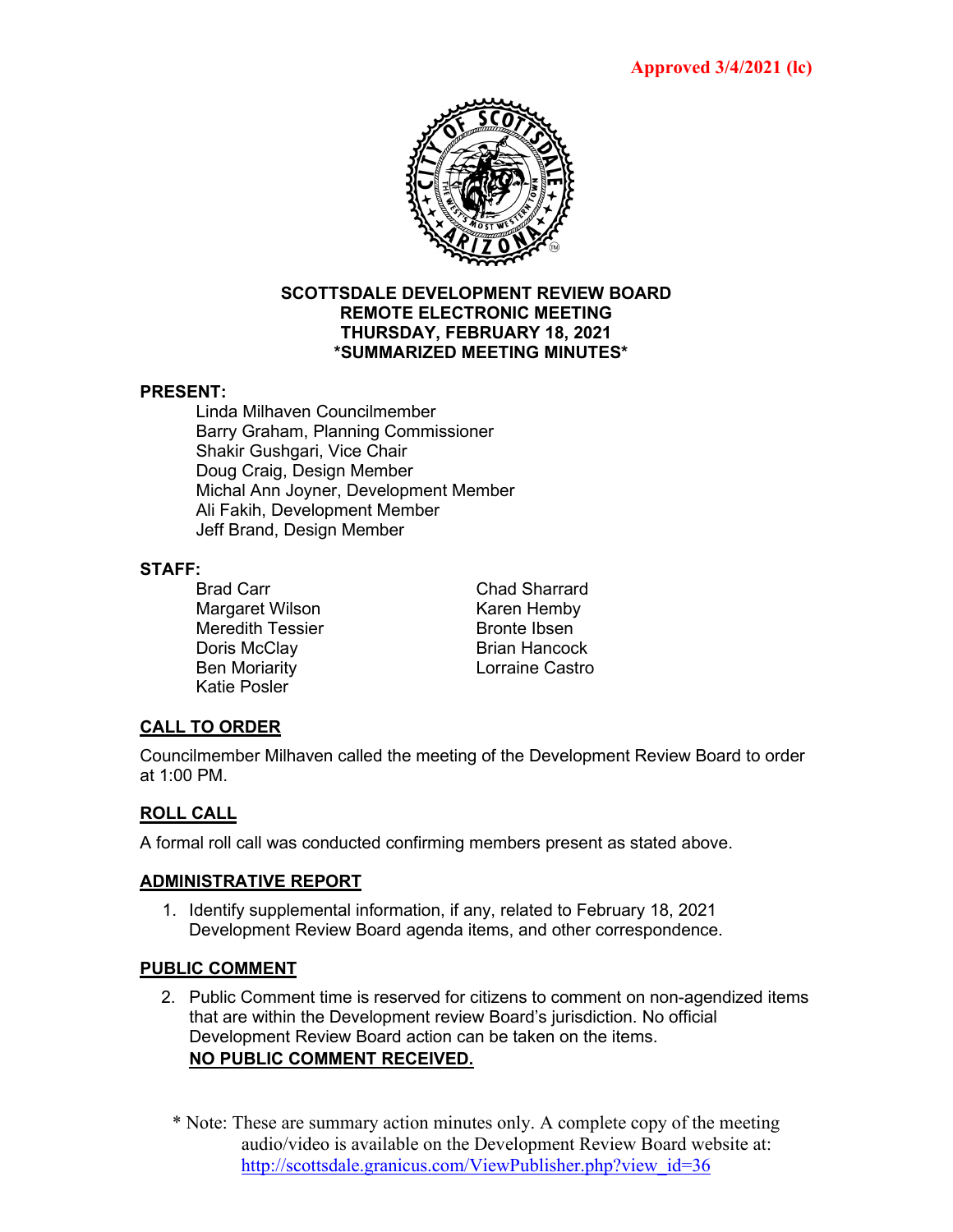## **MINUTES**

3. Approval of the February 4, 2021 Development Review Board Study Session Meeting Minutes and Regular Meeting Minutes.

**VICE CHAIR GUSHGARI MOVED TO APPROVE THE FEBRUARY 4, 2021 DEVELOPMENT REVIEW BOARD MEETING MINUTES AS PRESENTED, 2ND BY BOARD MEMBER JOYNER. THE MOTION CARRIED UNANIMOUSLY IN FAVOR BY COUNCILMEMBER MILHAVEN, VICE CHAIR GUSHGARI, BOARD MEMBERS JOYNER, CRAIG, FAKIH AND BRAND WITH A VOTE OF SIX (6) TO ZERO (0), WITH COMMISSIONER GRAHAM ABSTAINING.**

#### **CONSENT AGENDA**

4. 5-PP-2020 (Solitude)

Request by owner of a preliminary plat and associated improvements to replat the HV91 subdivision plat to add 17-lots on 20 acres for an overall 33-lot single-family subdivision with amended development standards, including reductions in lot area, lot width, front, side and rear yard setbacks, and distance between main buildings on adjacent lots, all on a +/- 40-acre site, located at the southwest corner of E. Happy Valley Road and N. 92<sup>nd</sup> Street.<br>24220 N. 92<sup>nd</sup> Street Kimley-Horn and Assoc

Kimley-Horn and Associates, Inc., Architect/Designer **BOARD MEMBER BRAND MOVED TO APPROVE 5-PP-2020, 2ND BY BOARD MEMBER JOYNER. THE MOTION CARRIED UNANIMOUSLY IN FAVOR BY COUNCILMEMBER MILHAVEN, COMMISSIONER GRAHAM, VICE CHAIR GUSHGARI, BOARD MEMBERS JOYNER, FAKIH AND BRAND WITH A VOTE OF SIX (6) TO ZERO (0), WITH BOARD MEMBER CRAIG RECUSSING.**

## **REGULAR AGENDA**

5. 54-DR-2019 (Winfield)

Request by owner for approval of a site plan and building elevations for a new two-story 2,790 square foot restaurant and bar development on a +/- 1,340 sq. ft. site with Central Business, Parking District Overlay, & Downtown Overlay (C-2/P-3 DO) zoning.

4440 N. Saddlebag Trail **AVR Design Studio, Architect/Designer BOARD MEMBER CRAIG MOVED TO APPROVE 54-DR-2019, 2ND BY BOARD MEMBER BRAND. THE MOTION CARRIED IN FAVOR BY COUNCILMEMBER MILHAVEN, VICE CHAIR GUSHGARI, BOARD MEMBERS CRAIG, JOYNER, FAKIH AND BRAND WITH A VOTE OF SIX (6) TO ONE (1), WITH COMMISSIONER GRAHAM DISSENTING.**